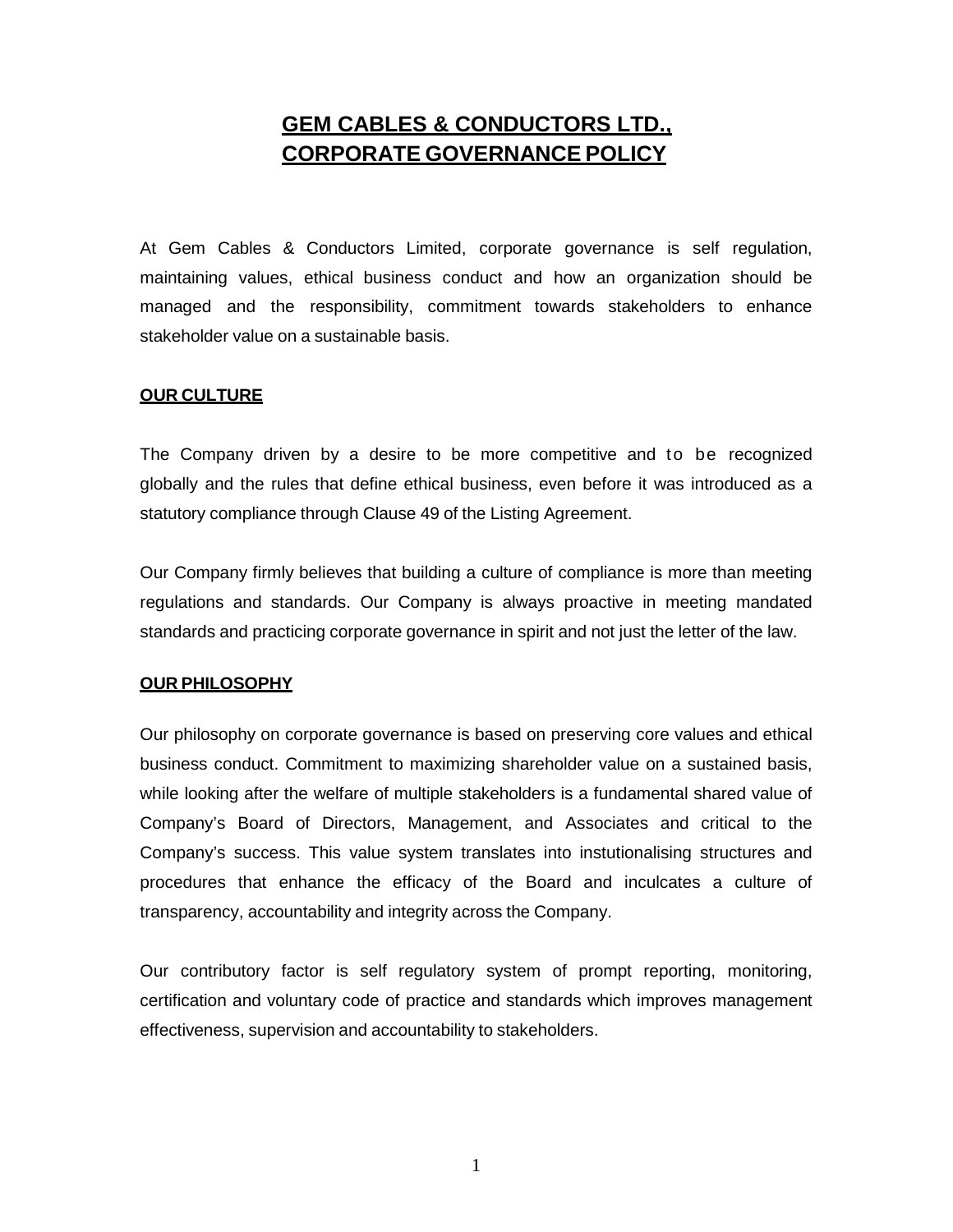# **OUR GUIDING PRINCIPLES.**

# **Trusteeship, Transparency and Accountability:**

We are committed to trusteeship, transparency, accountability and equality of treatment in all our dealings and maintain a positive bonding between stakeholders and the Company.

Our belief that timely disclosures, transparent accounting policies and a strong independent Board go a long way in preserving stakeholders trust and maximizing stakeholder value.

### **Quality & Service:**

We are dedicated to achieve and maintain highest levels of quality in all the products. We delight our stakeholders by providing them the best services.

# **Integrity, Professional Interaction and Mutual Respect:**

Our success is largely based on the culture that fosters mutual respect for the respective rights and dignity of our fellow associates. We strive to maintain an atmosphere where we exercise the highest levels of integrity in our professional interaction with each other.

### **Our Enriched Practices:**

We believe that corporate governance practices cannot be engraved on stone for all time; rather, it is an ongoing continuous process with an urge to comply from within. We ensure best corporate governance practices to attract financial and human capital and leverage these resources to maximize long term stakeholder value.

# **A ) Board of Directors:**

• Our Board comprises of eminent individuals from diverse disciplines with immense knowledge which represents the stakeholder's interest in perpetuating a successful business and optimizing long term financial returns.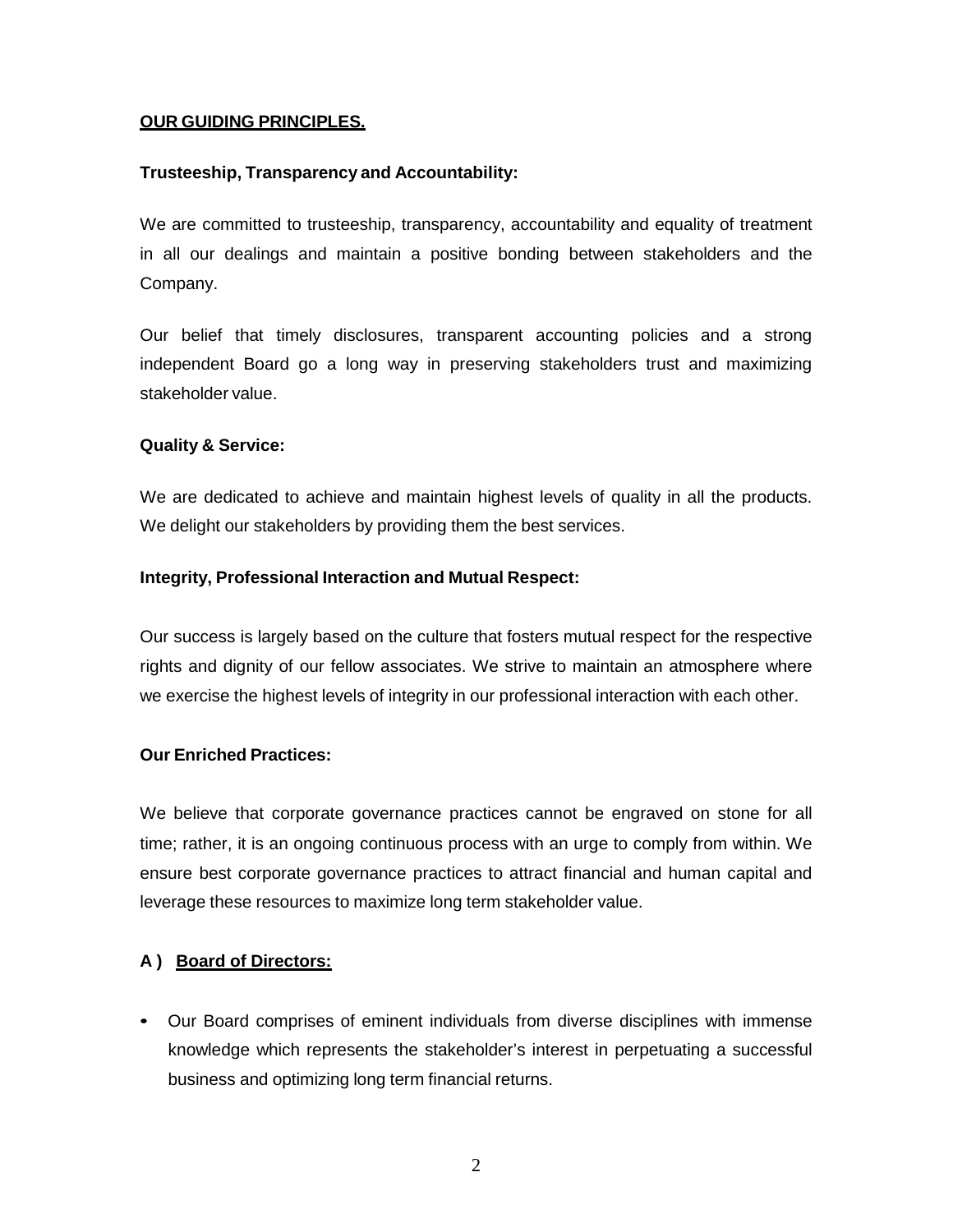- We ensure that the majority of the Board is constituted by strong and independent directors, who exercise objective judgment independently.
- We encourage informal meetings of independent directors before the scheduled Board Meeting, to ensure free and active participation from all the independent directors.
- Our Board takes active participation on matters relating to Policy Formulation, its implementation and strategic issues which are crucial for the long term development of the Organization.

The Board functions through various committees to enhance Board effectiveness and each Committee has a charter delineating the Committee's jurisdiction, duties and responsibilities. This ensures better focus, oversight and monitoring of sensitive matters. Some of the Committees of the Board with well defined scope and terms of reference are the Management Committee, Remuneration Committee, Audit Committee and Investor Grievance Committee.

The Chairman of the Audit Committee is an independent director. The Audit Committee comprises of eminent directors who provide independent, objective and effective monitoring of the financial and risk management matters of the Company. The Audit Committee continually assesses and aims to set an exceptional and accurate financial reporting.

Investors are the owners of the Company and we place considerable importance to their concerns for which an Investor Grievance Committee has been formed. The Committee overseas redressal of all investor grievances, at Gem Cables & Conductors Ltd., it is our endeavor that there are no complaints but only letters from stakeholders. Our system driven processes ensures that there are no complaints from investors and any letters/ queries received from their end are attended at the earliest. The Company aims to maintain the grievances at ZERO percent at all times.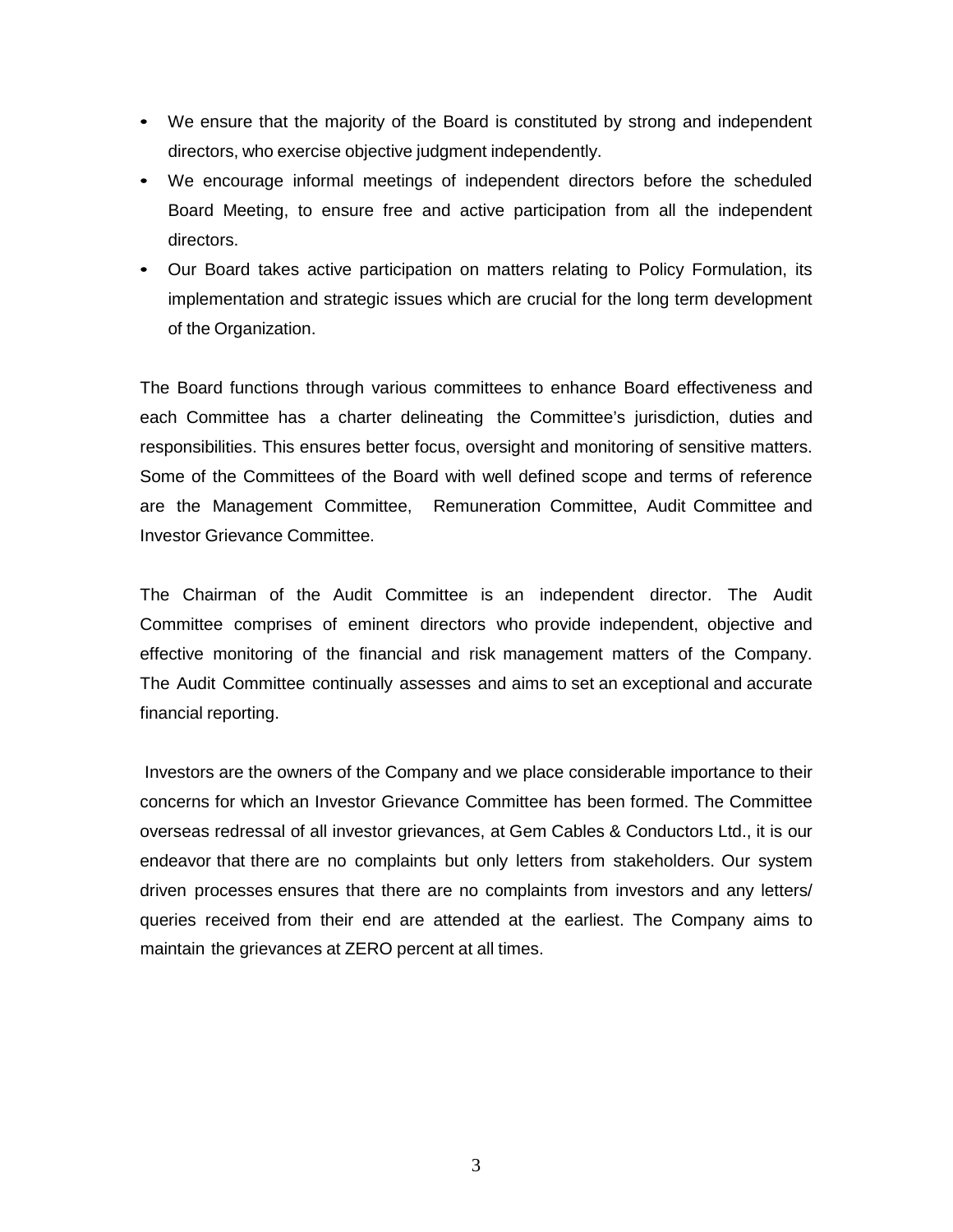# **B) COMMITMENT TO STAKEHOLDERS:**

We believe that corporate reputations are built and sustained on long term basis, from perceptions of management strength, corporate performance and corporate values.

We aim to provide the stakeholders with accurate, transparent and understandable information. The Chairman and the Secretary of the Company are responsible for establishing effective communications with Company's stakeholders.

The Company to ensure good corporate governance relies on various other areas for administering effective management such as:

### **i) Purchase Procedures:**

We believe that materials, supplies and equipment are essential for the functioning of the Company and its efficiency is contingent upon having these available in right quantity, quality, place, time and price. The Company had outlined detailed purchase procedures to achieve high efficiency levels, a healthy degree of internal control and fairness in dealing with the vendors**.**

### **ii) Vendor Grievance Policy:**

Our Company aims to maintain consistent, smooth and timely supply of quality material & services at economically viable & competitive price from various vendors. With an oversight to resolve grievances, if any, a policy on Vendor Grievances is in place, to benefit the vendor – Company relations.

### **iii) Policy on Supply Chain Management:**

We strive for excellence and are customer focused and deliver customer needs in terms of value, quality, satisfaction and innovation. Our Company, in order to maintain it market position ensures efficient management and unhindered supply of products.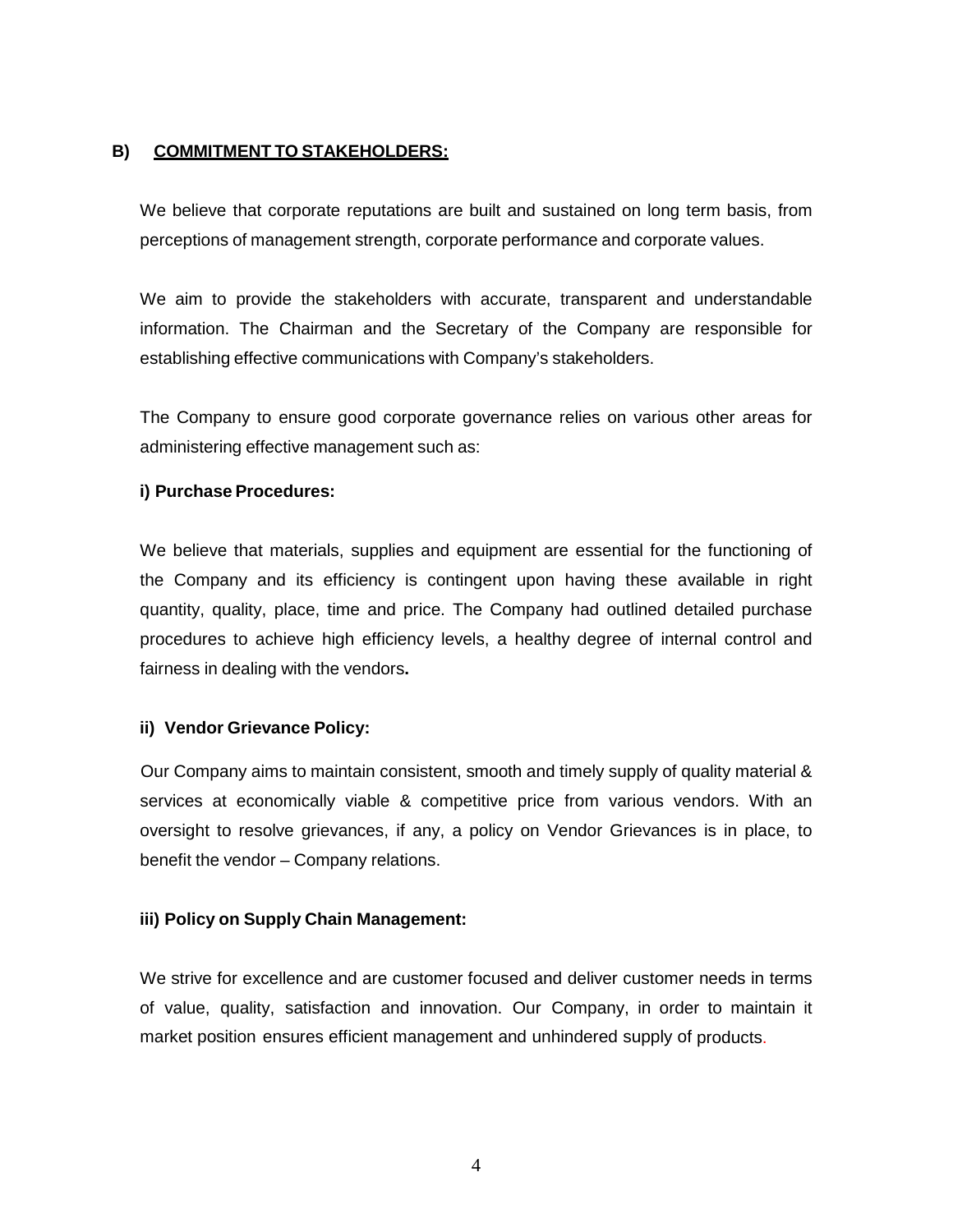#### **iv) Corporate Social Responsibility Policy:**

Living up to our commitment, we always lay special emphasis of being a responsible corporate citizen and make significant contribution towards community development. Our heritage of returning to society what we have taken evokes trust among stakeholders. This belief is reflected in the Company's deep commitment to contribute to the 'Triple Bottom Line' namely Development, Nurture and Regeneration of the Nation's economic, social and environmental capital.

A '**Policy on Corporate Social Responsibility**' is in place to meet the stakeholders' aspirations and societal expectations.

#### **v) Risk Management:**

We have formulated an Enterprise Risk Management Policy to manage unforeseen risk. The implementation of this Policy is through the Board of Directors.

The idea is to identify the risks at an early stage, manage and respond to critical, cautionary and manageable risks in a systematic manner; to actively involve and inculcate the risk management right down the Organization 'Risk Owners and Risk Champions' would be appointed for each Department. Periodic meetings are held to review existing / new risks and action plans are prepared to mitigate the risks.

### **vi).Legal Compliance Policy:**

We are committed to adhere to highest levels of statutory compliances required under various Local, National and International Laws and co-operate and comply with all regulatory authorities and attempt to go beyond the statutory compliance. Our Legal Compliance Policy ensures adherence to all statutory laws by all associates at all levels.

### **vii) Internal Control System:**

Our self regulatory system assures the effectiveness and efficiency of operations, the adequacy of safeguards for assets, the reliability of financial controls, and compliance with applicable laws and regulations. We believe that internal control is a necessary